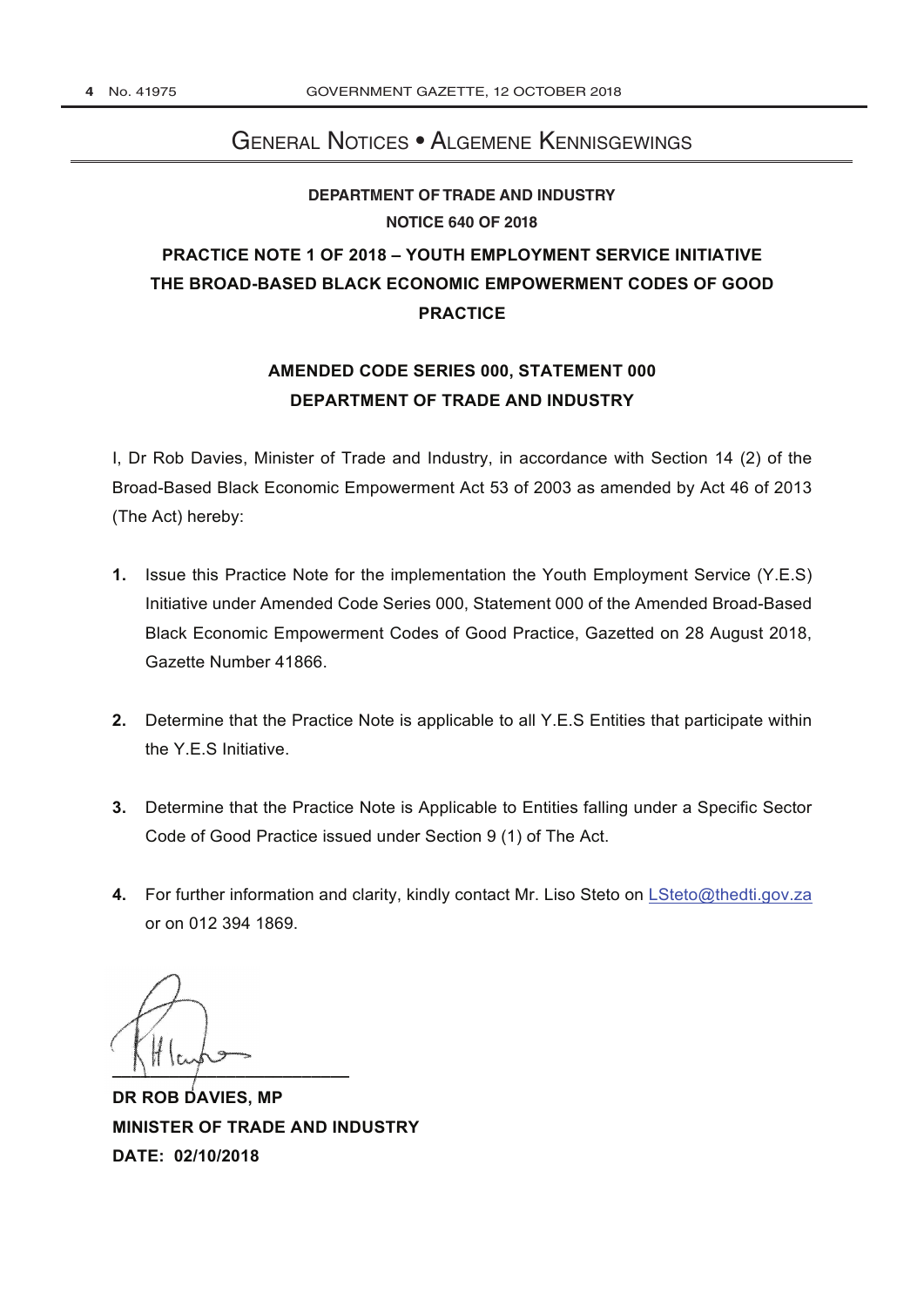### **1. GENERAL PRINCIPLES**

- **1.1** Y.E.S Measured Entities will need to register with the Y.E.S Non-Profit Company (Registration number: 2017/267641/08) in order to participate within the Y.E.S Initiative for Monitoring and Evaluation purposes of the Initiative.
- **1.2** B-BBEE Recognition will only be awarded to Y.E.S Measured Entities that have registered with the Y.E.S Non-Profit Company.
- **1.3** Public Entities and Specialised Entities may participate within the Y.E.S Initiative with no Sub-Minimum requirements.
- **1.4** Sub-Minimums for Sector Specific Y.E.S Measured Entities will be calculated as per the principles within the relevant Sector Code of Good Practice for Qualification under the Y. F. S. Initiative.
- **1.5** Y.ES Measured entities need to maintain the previous B-BBEE Status Level before participating in Y.E.S (I.E Level 4, Level 5 etc.). Maintenance of B-BBEE Status Levels will be verified by the South African National Accreditation System (SANAS) Accredited B-BBEE Verification Agency before the Y.E.S B-BBEE Recognition is awarded. Where entities do not maintain their previous B-BBEE Status Level due to any factors and wish to participate within the Y.E.S Initiative, they may engage with **the dti** B-BBEE Policy Unit with justifiable evidence for participation. Factors may include, but not limited to:
	- **1.5.1** An ownership deal terminates;
	- **1.5.2** An amendment to a Sector Code of Good Practice which results in a drop in BBBEE Status Level;
	- **1.5.3** A decrease in the market value of the shares reduces the Y.E.S Measured Entity's Net Value;
	- **1.5.4** The procurement spend of the Y.E.S Measured entity decreases because of an unpredictable business cycle; and
	- **1.5.5** A supplier to the Y.E.S Measured Entity fails to maintain its BBBEE recognition level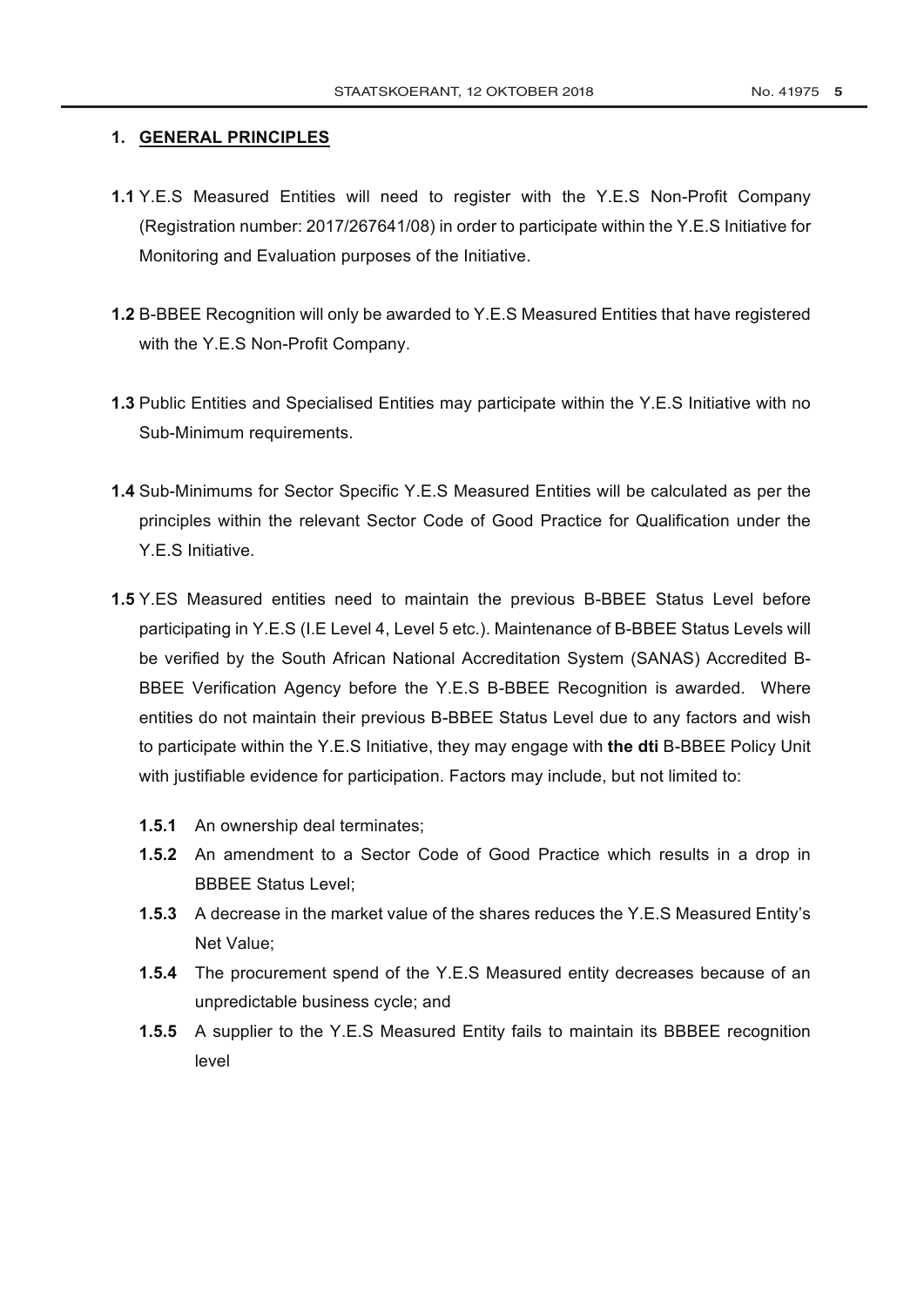- **1.6** Due to the uptake and difference in Measurement Periods for Y.E.S Measured Entities, the Target for Absorption will not be verified for B-BBEE Recognition during the first year of implementation of the Y.E.S initiative. Instead, the target for this will be verified when absorption takes place in the following Measurement Period. Absorption is based on the Y.E.S Entity's Target
- **1.7** The Work Place Experience for Eligible Employees needs to cover a full 12-month period. In the event where the Eligible Employee does not complete a full 12-month period due to unforeseen circumstances, the Y.E.S Measured Entity needs to ensure that at least Eight (8) full months have been completed in order to be eligible for B-BBEE Recognition. Furthermore, if any Eligible Employees fall out of the Y.E.S Initiative due to any circumstance, the Y.E.S Measured Entity will have one (1) month to replace them in order to be eligible for B-BBEE recognition.
- **1.8** Absorption can only take place after the 12-month completion of the work place experience and the target is based on the Y.E.S Targets for Y.E.S Measured Entities. If absorption is identified at the time of B-BBEE Verification, B-BBEE Recognition will be awarded. Absorption is defined in Schedule 1 of the Amended Codes of Good Practice and the same principles are applicable.
- **1.9** The 12-month workplace experience is not a Learnership, Internship or Apprenticeship programme.
- **1.10** The 12-month Quality Workplace Experience will be monitored by the Y.E.S Non-Profit Company to ensure a consistent national standard. Sectors that are governed by specific Employment Conditions Legislation should be taken into account but ultimately the Eligible Employee needs to fulfil a 12-month workplace experience.
- **1.11** Y.E.S Measured Entities will be able to claim up to 50% of their Skills Development Spend as Informal Training (Category F and G of the Skills Development Matrix) against the Skills Development Scorecard for Y.E.S Eligible Employees only.
- **1.12** Placements of Black Youth can be for Exempted Micro Enterprises (EMEs) and Qualifying Small Enterprises (QSEs) including EME and QSE Non-Profit Organisations. However, Entities may place Eligible Employees in Entities irrespective of size to ensure A Quality Work Experience is achieved.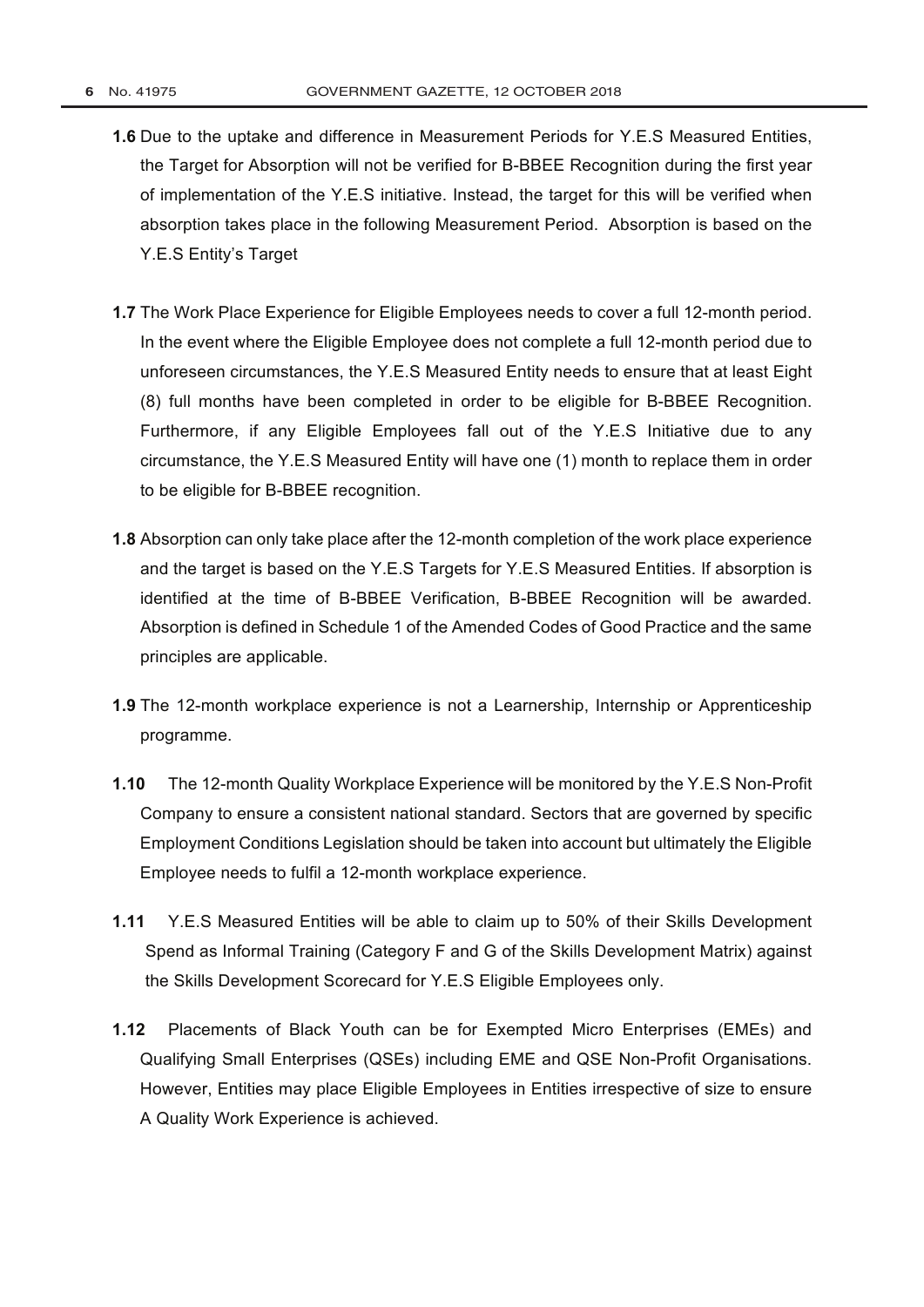- **1.13** EMEs and at least 51% Black Owned or more QSEs that participate within the Y.E.S Initiative will be verified against the Qualifying Small Enterprise Scorecard and the B-BBEE Certificate will be issued by an Accredited SANAS B-BBEE Verification Agency. This is also applicable to Sector Codes of Good Practice utilising the respective QSE Scorecard.
- **1.14** B-BBEE Recognition will only be applicable for the creation of jobs under the Y.E.S Initiative for Eligible Employees who are unemployed at the time of registering with the Y.E.S Initiative.

#### **2. REGISTRATION PROCEDURES FOR PARTICIPATION**

- **2.1** The following Links will be used to Register under the Y.E.S Initiative:
- **2.1.1** Black Youth Registration:

https://www.yes4youth.co.za/youth-resources/

**2.1.2** Y.E.S Measured Entities:

https://www.yes4youth.co.za/get-involved/

**2.1.3** EMEs, QSEs and Host Entities:

https://www.yes4youth.co.za/smme-database/

**2.1.4** Skills Service Providers:

https://www.yes4youth.co.za/skills-suppliers/

**2.1.5** Implementation Partners and Service Providers:

https://www.yes4youth.co.za/service-provider-database/

#### **2.1.6** Y.E.S Resources:

https://www.yes4youth.co.za/resources/

### **2.1.7** Y.E.S Contact Information and Queries:

https://www.yes4youth.co.za/contact-yes/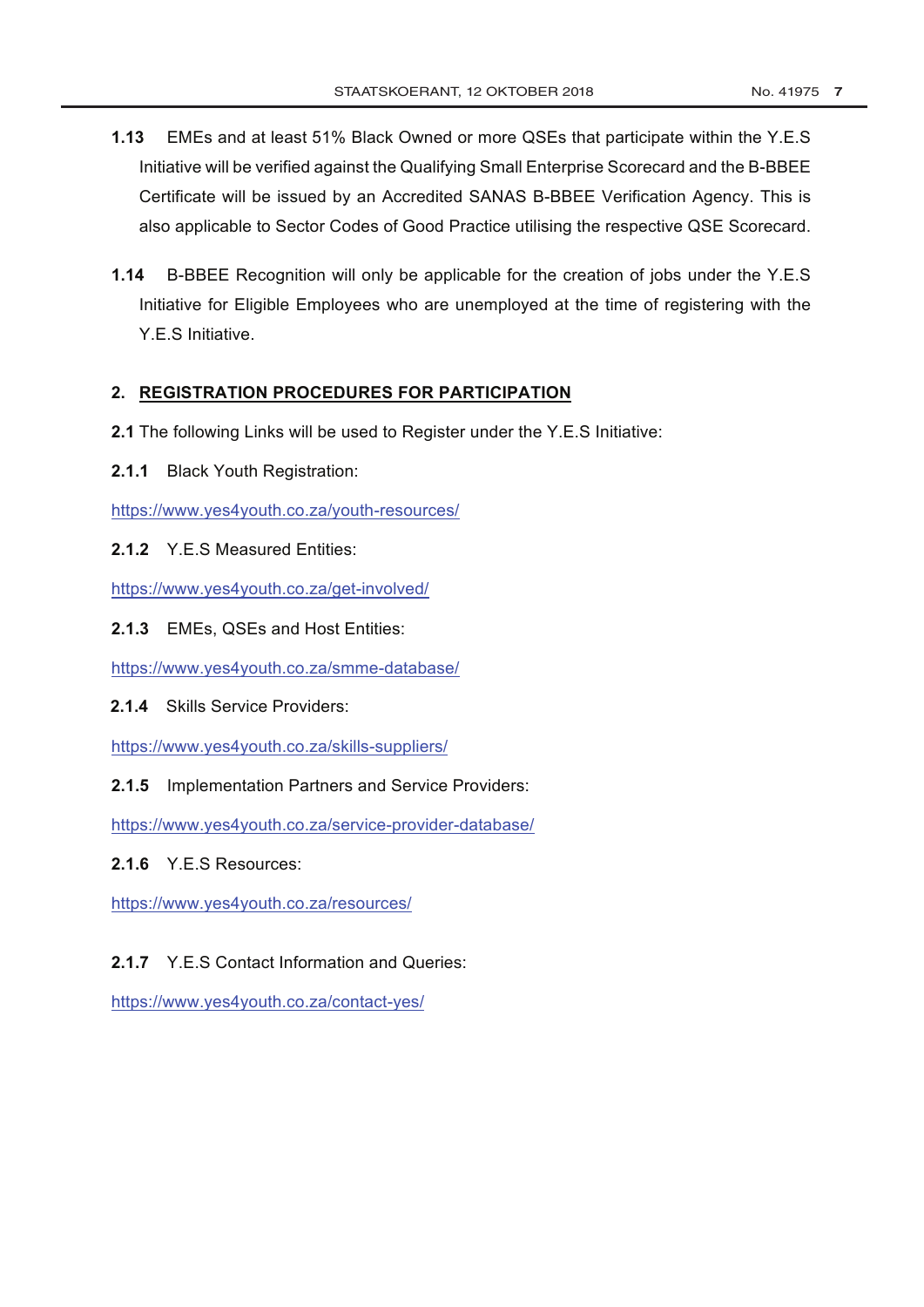#### **3. CALCULATION OF SUB-MINIMUMS:**

#### **GENERIC ENTERPRISES (40% SUB-MINIMUMS ON PRIORITY ELEMENTS):**

- **Ownership (Net Value)** = 8 Points x 40% = 3.2 Points need to be achieved
- **Skills Development** = 20 Points x 40% = 8 Points need to be achieved
- **Enterprise and Supplier Development**:
	- o **Preferential Procurement** = 25 Points x 40% = 10 Points need to be achieved
	- $\circ$  **Supplier Development** = 10 Points x 40% = 4 Points need to be achieved
	- o **Enterprise Development** = 5 Points x 40% = 2 Points need to be achieved

# **GENERIC ENTERPRISES (50% AVERAGE OF SUB-MINIMUMS ON PRIORITY ELEMENTS – SPECIFIC TO Y.E.S INITIATIVE ONLY):**

- **Ownership (Net Value)** = 8 Points + **Skills Development** = 20 Points + **Enterprise and Supplier Development** = 40 Points **= 68 Points**
- **68 Points x 50% = 34 Points** needs to achieved in Total in order for the Y.E.S Measured Entity to participate
- Sector Codes of Good Practice will apply the same Calculation Principles as above when calculating Averages according to their Specific Sector Code of Good Practice – Points will differ depending on what has been prescribed in the relevant Sector Code of Good Practice

#### **QUALIFYING SMALL ENTERPRISES (40% SUB-MINIMUMS ON PRIORITY ELEMENTS):**

- **Ownership (Mandatory) (Net Value)** = 8 Points x 40% = 3.2 Points need to be achieved
- **Skills Development** = 25 Points x 40% = 10 Points need to be achieved
- **OR**
- **Enterprise and Supplier Development**:
	- $\circ$  **Preferential Procurement** = 20 Points x 40% = 8 Points need to be achieved
	- o **Supplier Development** = 5 Points x 40% = 4 Points need to be achieved
	- o **Enterprise Development** = 5 Points x 40% = 2 Points need to be achieved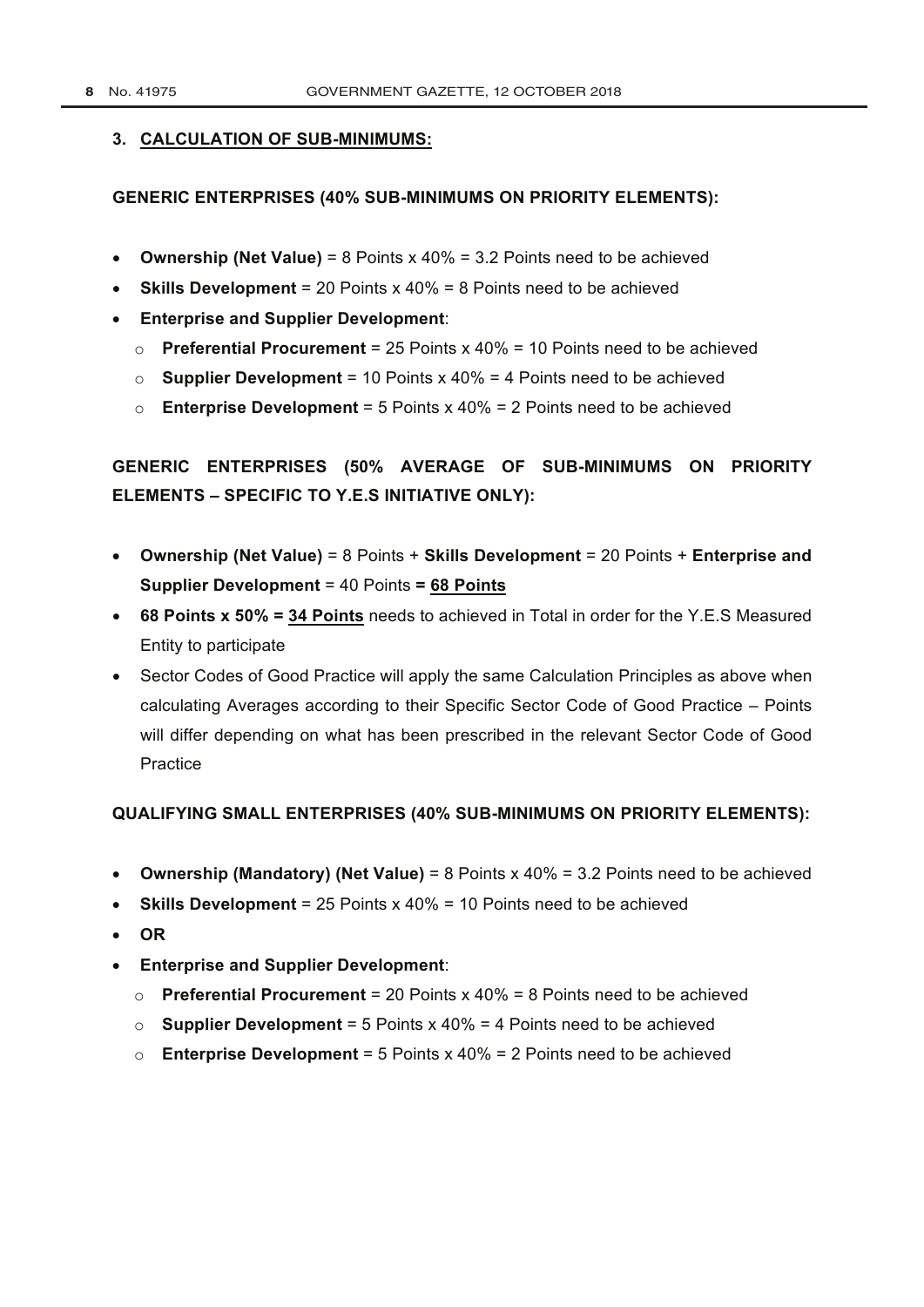# **QUALIFYING SMALL ENTERPRISES (40% AVERAGE OF SUB-MINIMUMS ON PRIORITY ELEMENTS - SPECIFIC TO Y.E.S INITIATIVE ONLY):**

- **Ownership (Net Value)** = 8 Points + **Skills Development** = 25 Points = 33 Points x 40% = **13,20 Points** needs to achieved in Total in order for the Y.E.S Measured Entity to participate
- **OR**
- **Ownership (Net Value)** = 8 Points + **Enterprise and Supplier Development =** 30 Points **= 38 Points x 40% = 15,20 Points** needs to achieved in Total in order for the Y.E.S Measured Entity to participate
- Sector Codes of Good Practice will apply the same Calculation Principles as above when calculating Averages according to their Specific Sector Code of Good Practice - Points will differ depending on what has been prescribed in the relevant Sector Code of Good **Practice**

## **4. CALCULATION OF Y.E.S TARGETS**

- **4.1**Generic Entities:
- **4.1.1** Targets per annum for Generic Entities will be the Higher between (i), (ii) and (iii) below:
- **(i)** 1.5% of the Y.E.S Measured Entity's headcount in the preceding year *This is based on the last day of the Financial Year End that has been used for Measurement for B-BBEE Verification*; **OR**
- **(ii)** 1.5% of the Y.E.S Measured Entity's average Net Profit After Tax (NPAT) from South African operations in the immediately preceding three years, converted to a headcount number by dividing that NPAT number by R55,000 - *This is linked to the Financial Year End of the Entity that is used for Measurement for B-BBEE Verification*; **OR**
- **(iii)** a target as determined in Table 1 Annexure A *As per gazette 41866 relates to the Total Revenue for the latest completed Financial Year End*
- **4.1.2** For Generic Entities that make a Total Average Loss over the immediately preceding three years, the Calculation for NPAT will be done in accordance with the calculation done for determining Enterprise Development, Supplier Development and Socio-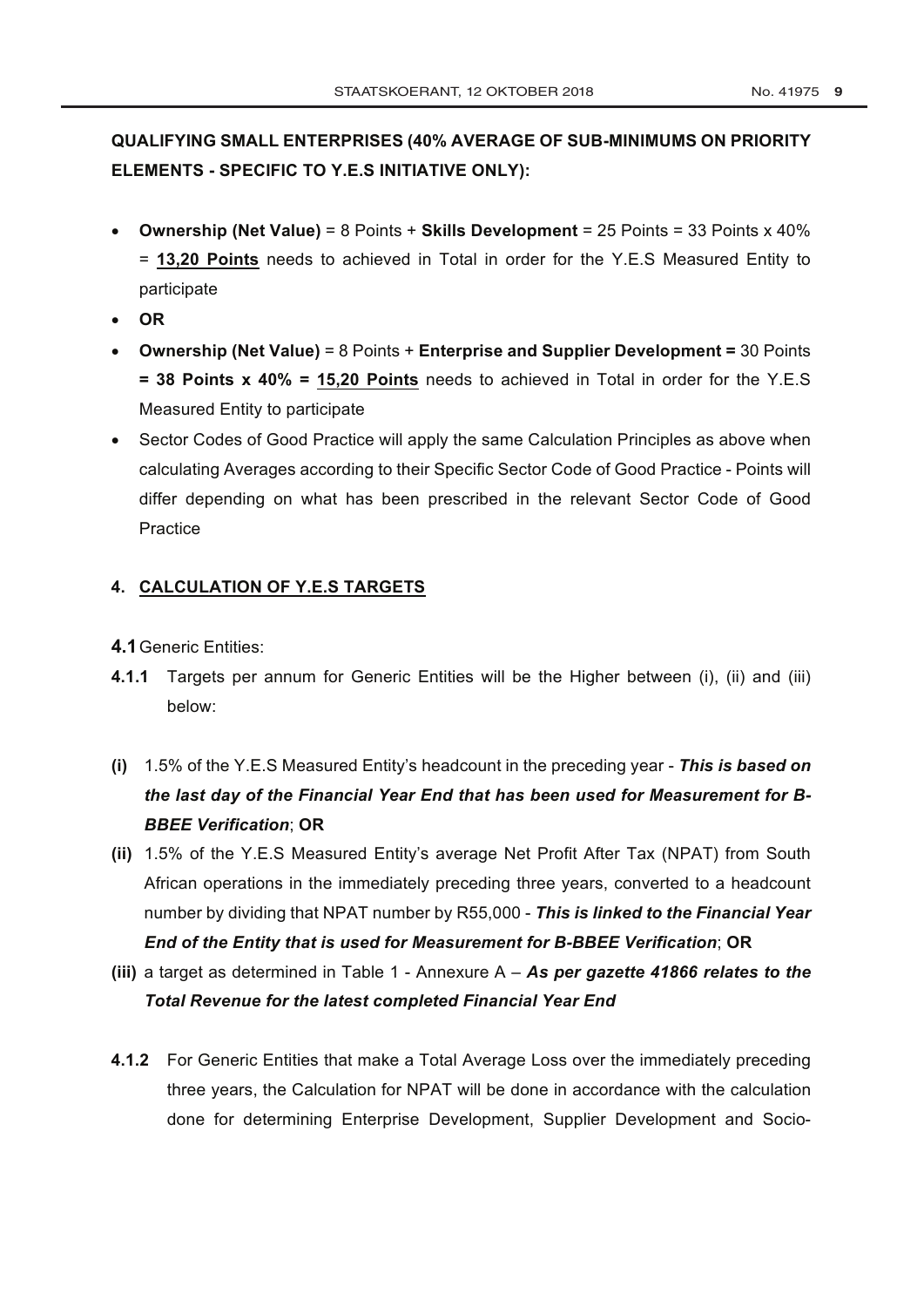Economic Development Targets (Indicative Profit Margin). The exercise of determining the higher of (i), (ii) and (iii) will still apply.

- **4.1.3** For Generic Specialised Entities that do not have an NPAT, The Higher between the Target of Headcount (i) stated above or Table 1 – Annexure A as per gazette 41866 will be used to determine the Entity's Target
- **4.1.4** For Generic Entities that have been trading for less than 3 years, The Higher between the Target of Headcount (i) stated above or Table 1 – Annexure A as per gazette 41866 will be used to determine the Entity's Target

### **4.2 QSEs AND EMEs**

**4.2.1** These entities target per annum are based on headcount numbers as determined in Table 2 - Annexure B - *This is based on the last day of the Financial Year End that has been used for Measurement for B-BBEE Verification*

### **5. B-BBEE VERIFICATION REQUIREMENTS FOR THE Y.E.S INTIATIVE**

- **5.1** B-BBEE Verification Agencies will be assessed by the SANAS at Assessment stages in terms of the verification of the Y.E.S Initiative within Y.E.S Measured Entities.
- **5.2** For Overall Y.E.S B-BBEE Verification Requirements, the following will be required but not limited to:
- Confirmation of Registration and Placement start date with the Y.E.S Non-Profit Company
- Previous B-BBEE Certificate and Report (Where applicable)
- Proof of non-displacement of current B-BBEE Initiatives and maintenance of B-BBEE Status Levels
- Signed Annual / Audited Financial Statements for the last 3 Years to calculate the NPAT **Targets**
- **5.3** For Y.E.S B-BBEE Verification Requirements Linked to Employment, the following will be required by the B-BBEE Verification Agency but not limited to:
- EEA2 Report (where applicable)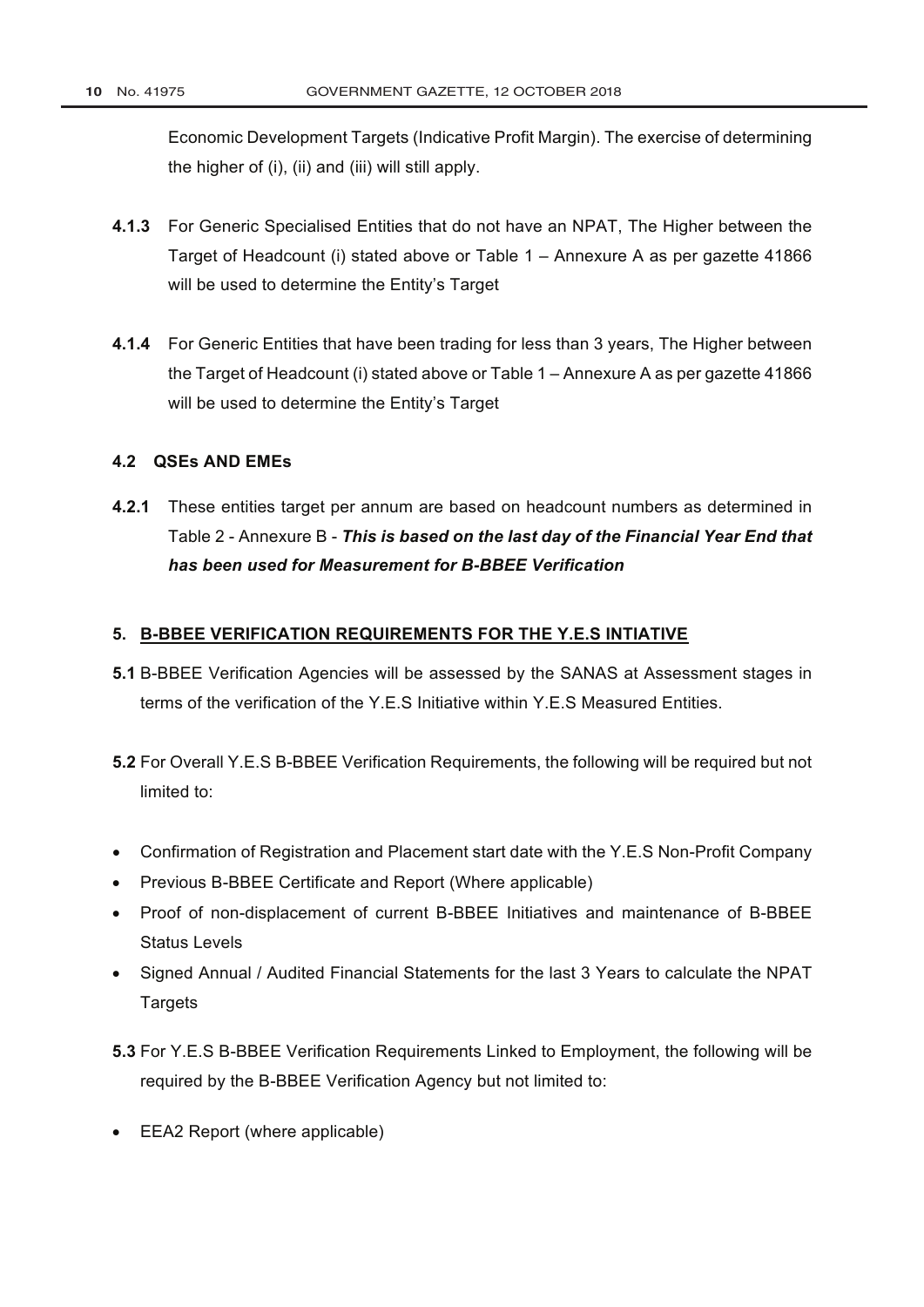- EEA4 Report (where applicable)
- Proof of submission of EEA2 & EEA4 Report to [Department of Labour](http://www.greengazette.co.za/departments/labour) (where applicable)
- Employee list as at Measurement Date To Calculate Headcount Targets
- Payroll report closest to Measurement Date To Calculate Headcount Targets
- Samples of Certified copies of IDs of Black Youth that have been appointed
- EEA1 and doctors report for disabled Black Youth (If applicable)
- Samples of Signed Employee / Workplace contracts
- Samples of Interviews
- Samples of Payslips

**5.4** For Y.E.S B-BBEE Verification Requirements Linked to Skills Development by the B-BBEE Verification Agency, the following will be required but not limited to:

- EMP201s for the Measurement Period
- WSP and ATR-Report and Pivotal Report and confirmation of submission
- Skills Development Expenditure list for Measurement Period / Categorised according to Skills Development Matrix
- Samples of Proof of attendance
- Samples of Certified copies of IDs
- Source documents such as invoices, receipts etc.
- EEA1 declaration, doctors report, employment contract for disabled employees
- Samples of Interviews